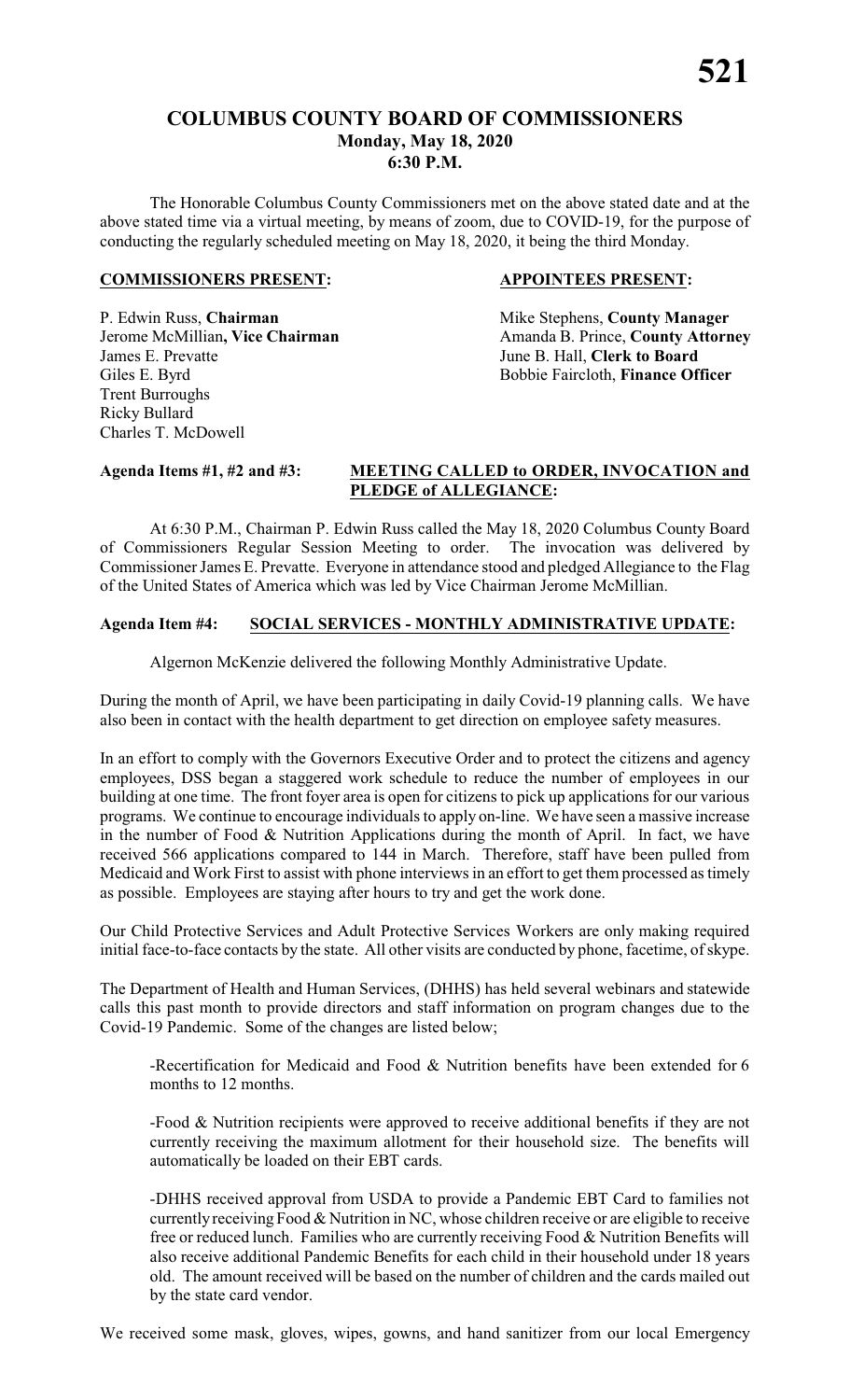Management, and Maintenance Department. DHHS also sent us one gallon of liquid hand sanitizer, these PPE's are being used as needed to keep staff as safe as possible, as they continue to serve the citizens of our county.

Lastly, I have been fortunate to be employed with the Columbus County Department of Social Services for 29 years as of April 1, 2020.

| <b>Human Services</b>                          |                                                                                                                                                                                                               |  |  |
|------------------------------------------------|---------------------------------------------------------------------------------------------------------------------------------------------------------------------------------------------------------------|--|--|
| <b>PROGRAM</b>                                 | <b>STATISTICS</b>                                                                                                                                                                                             |  |  |
| <b>Adult Services (APS)</b>                    | APS Reports Accepted: 10<br>County Wards: 24<br>Number of Payee Cases: 14<br><b>Adults Served APS: 3</b><br>Number of Medicaid Transportation Trips: 1,945<br>Amount Requested for Reimbursement: \$33,733.80 |  |  |
| <b>Children's Protective Services</b><br>(CPS) | Reports Accepted: 18<br>Reports Screened out: 11<br>Families Receiving In-Home Services: 67<br>Children Served: 126<br>Contacts with Families Monthly: 456<br>Assessments: 14                                 |  |  |
| <b>Foster Care</b>                             | Foster Children in Foster Homes: 67<br>Children Placed Outside County: 15<br>Agency Adoptions: 0<br>Pending Adoptions: 2<br>Total Foster Homes Licensed: 6<br>Total Children in Foster Care: 69               |  |  |
| <b>Work First Employment (TANF)</b>            | Applications Taken: 11<br>Applications Approved: 7<br><b>Individuals Receiving Benefits: 223</b><br>Entered Employments: 0<br>Number in Non-Paid Work Experience: 0                                           |  |  |
| <b>Program Integrity</b>                       | Collections for Fraud: \$9,584.00<br>New Referrals: 6<br>Cases Established: 5                                                                                                                                 |  |  |
| Day Care                                       | Children Receiving Day Care Assistance: 437<br>Children on the Waiting List: 345<br>Amount Spent on Day Care Services: \$198,615.83                                                                           |  |  |

| April 2020 |  |
|------------|--|
|            |  |

| April 2020               |
|--------------------------|
| <b>Economic Services</b> |

| есопонне эсі тісся                      |                                                                                                                                                        |  |  |  |
|-----------------------------------------|--------------------------------------------------------------------------------------------------------------------------------------------------------|--|--|--|
| <b>PROGRAM</b>                          | <b>STATISTICS</b>                                                                                                                                      |  |  |  |
| <b>Food &amp; Nutrition</b>             | Applications Taken: 566<br>Applications Approved: 303<br>Active Cases: 5,528<br>Benefits Issued: \$2,567,233.00<br>Participants Served: 11,359         |  |  |  |
| <b>Adult Medicaid</b>                   | <b>Applications Taken: 78</b><br>Cases Terminated: 13<br>Redeterminations: 56<br>Applications Processed: 139                                           |  |  |  |
| <b>Family &amp; Children's Medicaid</b> | Applications Taken: 149<br>Applications Processed: 124<br>Redeterminations: 216<br>Total Medicaid Cases: 13,630<br>Total Individuals Receiving: 20,344 |  |  |  |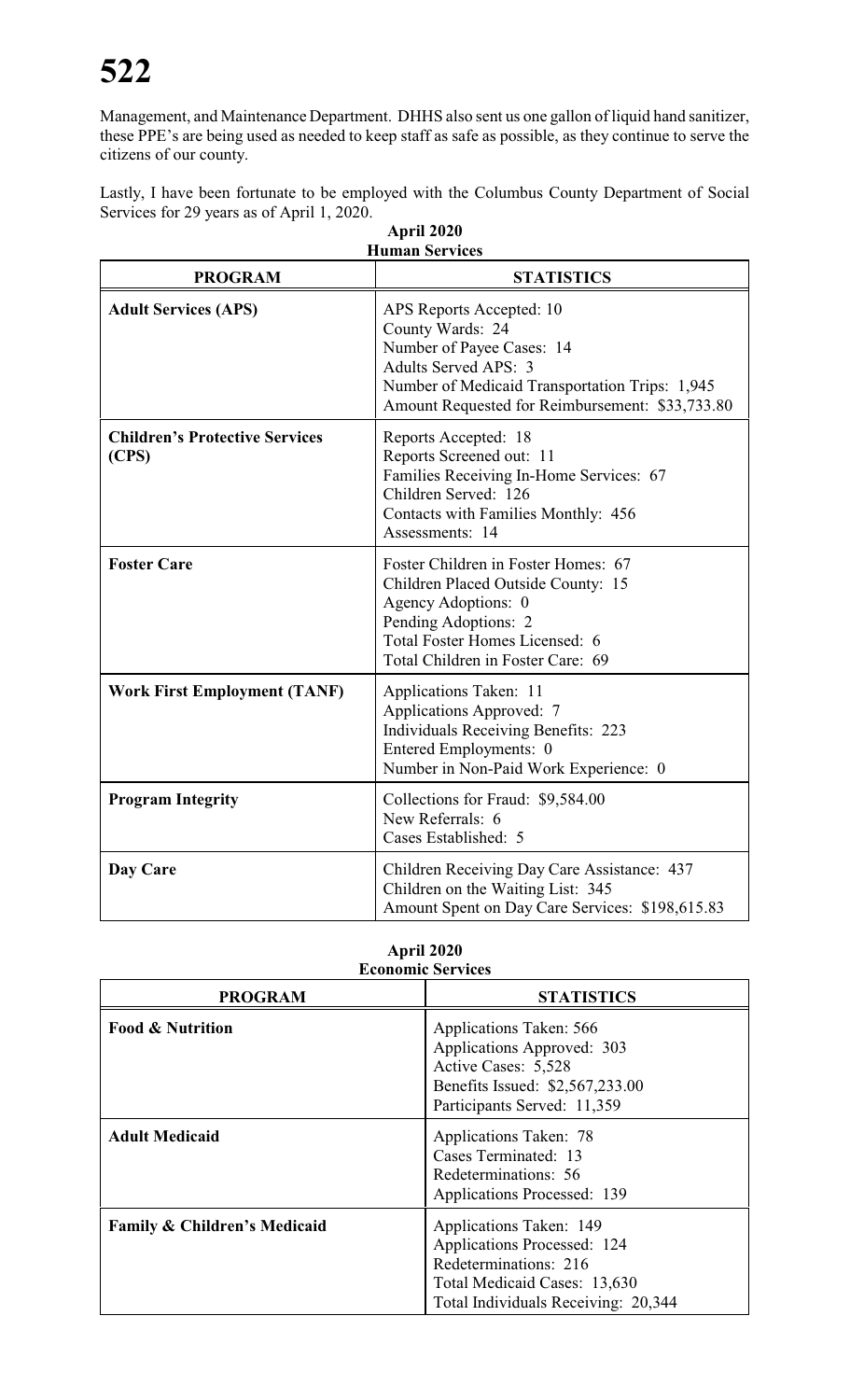| <b>Child Support</b> | Absent Parents Located: 68<br>Orders Enforced: 932 |
|----------------------|----------------------------------------------------|
|                      | Active Cases: 3,760<br>Collections: \$428,398.50   |

#### **Economic Services Program Narrative**

Child Support/Paralegal and Work First Cash/Medicaid Transportation/Maintenance and Housekeeping Food and Nutrition and Family and Children's Medicaid Adult Medicaid//Rest Home and Nursing Home/Community Alternatives Program (CAP) Submitted by Cyndi Hammonds, Income Maintenance Administrator Reporting Month: **April 2020**

## **News/Updates/Vacancies**

#### **Adult and Family & Children's Medicaid:**

The State has extended certification periods that are due for May again during this pandemic emergency time. The only cases the review workers are having to work are the Family Planning Program cases that could have a change and be eligible for full Medicaid. During this time, the Stimulus payments and the Pandemic unemployment benefits are excluded from the client's income and reserves for Medicaid. Medicaid workers are helping key applications in NCFAST and call for questions with the overflow of applications from the Food and Nutrition Team. The majority of Food and Nutrition applications we are receiving are coming through the mail or the drop box outside of DSS and these must be keyed into NCFAST within 3 days. The State also sent out letters to all clients providing information about getting care during the COVID-19 emergency and to let them know their Medicaid will continue during this time and that 90-day supplies are available for most prescriptions. The letter also encouraged clients to use telehealth as a way to receive services and the letter gave them a Triage Plus Helpline and the Medicaid Contact Center line for them to call with questions.

#### **Food and Nutrition:**

This Team has been "swamped" with applications. We received 566 applications for the month of April and the average number of applications in a month's time for 2019 was 167. With other Teams helping and with some of the waivers received from the State during the pandemic, we have managed to keep these applications reasonably timely. North Carolina also received approval for the Pandemic Electronic Benefits Transfer (P-EBT) program to help more families purchase food during the COVID-19 pandemic. This program provides a benefit on an EBT card to families whose children have access to free and reduced lunches at school not only to those families receiving Food and Nutrition benefits but also to those that do not receive benefits. Columbus County has 8,391 children that will receive these benefits. Stimulus payments are not counted as income for FNS but will be looked at as a resource 12 months following receipt of the payment. The Pandemic Unemployment assistance is countable income to FNS households.

#### **Child Support and Paralegal:**

Child Support is still not having any court days due to COVID-19. Workers are having to work reports that show when a client has been laid off/lost their job and receive unemployment benefits. They get a report of cases that have wage withholding and the absent parent is no longer working. These cases are recoded once that a/p files for unemployment so the case will then start collecting the Child Support from their unemployment benefits which will only be 25% of their check. Income tax refunds and Stimulus Payments are being intercepted for child support cases that are delinquent. In order to be intercepted the absent parent must be at least \$500.00 delinquent in all their child support cases. If an absent parent is married again and filed jointly the whole stimulus check could be intercepted however, the spouse that is not responsible can file an "injured spouse form" with the IRS in order to get their money released. The custodial parent will not receive that intercepted stimulus check until approximately 6 months later due to allowing for any appeals or filing of injured spouse forms.

#### **Work First Cash/Medicaid Transportation/Interpreter/Maintenance and Housekeeping/Deputy:**

- Work First Cash has not had an increase in applications yet. Current Work First participants will automatically get benefits during the crisis beginning March 2020. Cases are not being terminated for several mandated requirements during the COVID-19 emergency even if their time limit to receive these benefits are up. Stimulus payments are not countable income in Work First but will be counted as a resource 12 months following receipt of the payment. Pandemic unemployment is not counted as income however their regular unemployment will be countable income.
- Our Interpreter has been helping with the Energy Program and with the Food and Nutrition applications while not interpreting.
- Our Deputy remains in the lobby where all applications for programs are on a table for clients to enter in the foyer and pick up.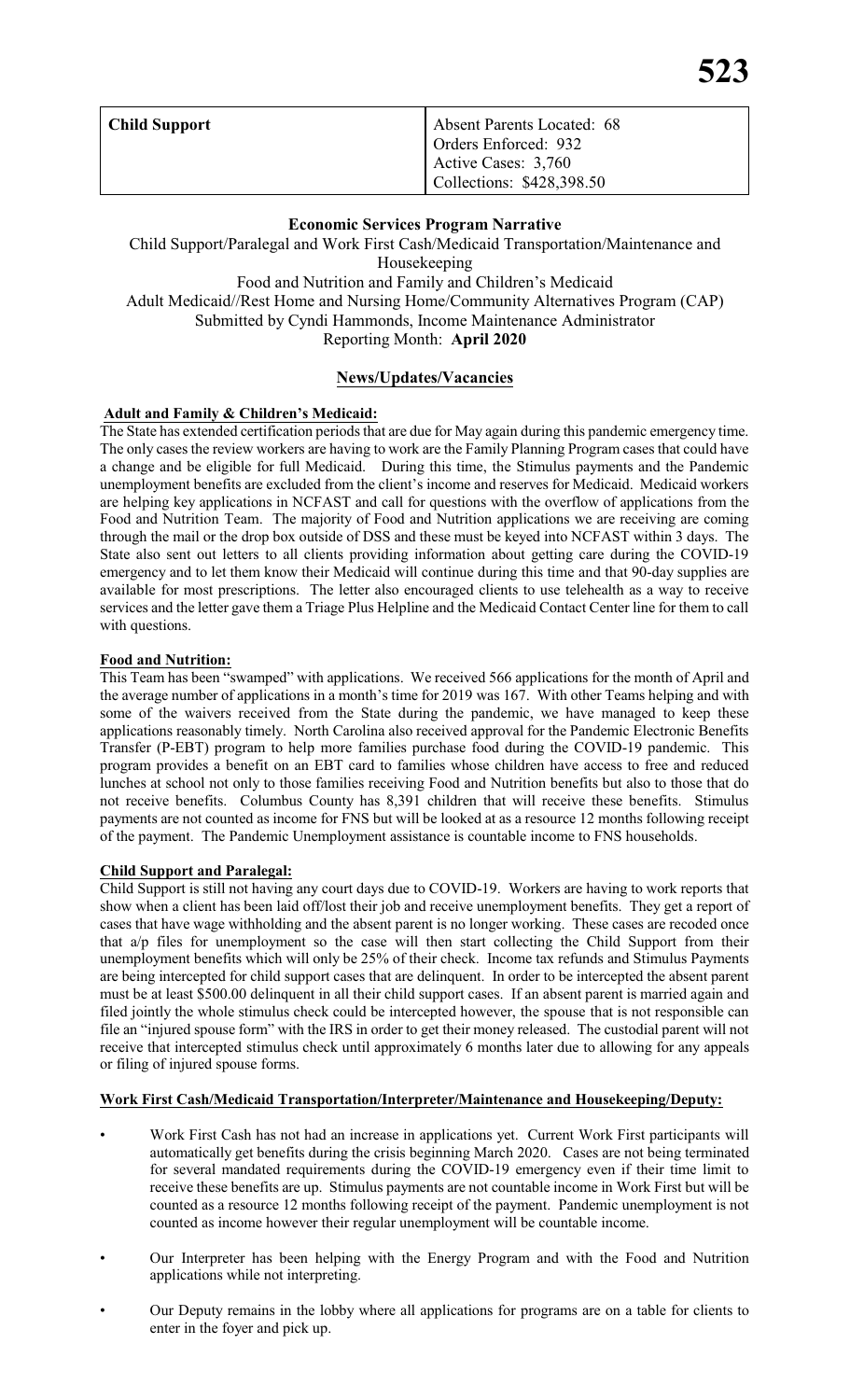• Housekeeping and Maintenance are on a staggered schedule to keep the building clean.

#### *HUMAN SERVICES BOARD REPORT* **Melinda H. Lane, Program Manager Vacancies/Updates/News for April 2020**

#### **Intake/Investigation/Assessment:**

The Intake/Investigation/Assessment Unit now has one vacancy due to a social worker leaving at the end of April. Although COVID-19 has made a huge impact on public agencies, child welfare services are mandated services and continue to be delivered while maintaining the safety for the children, families, resource parents, and staff. Regular updates are being provided from the state regarding guidance and information asthings evolve. Staff are having to continue to make home visits and contacts with families and children while at the same time utilizing safety precautions at all times. Referrals have greatly decreased as it appears they have across the state. Hopefully this is a positive thing and not due to any other consequences.

#### **In-Home Services:**

The In-Home Services Unit continues to have one vacancy. This position will have to be readvertised when hiring is allowed. Although COVID-19 has made a huge impact on public agencies, child welfare services are mandated services and continue to be delivered while maintaining the safety for the children, families, resource parents, and staff. Regular updates are being provided from the state regarding guidance and information as things evolve. Staff are having to continue to make home visits and contacts with families and children while at the same time utilizing safety precautions at all times.

#### **Foster Care:**

The Foster Care/Adoptions Unit continues to be fully staffed. Although COVID-19 has made a huge impact on public agencies, child welfare services are mandated services and continue to be delivered while maintaining the safety for the children, families, resource parents, and staff. Regular updates are being provided from the state regarding guidance and information as things evolve. Staff are having to continue to make home visits and contacts with families and children while at the same time utilizing safety precautions at all times. However, the state has made some allowances regarding utilizing Facetime, video chats, etc. with those cases that are stable and with parent visitation.

#### **Transitional Unit:**

The Transitional unit continues to be fully staffed. Staff are working caseloads while completing as much mandatory first year training as they can with what has been made available on-line by the state. Although COVID-19 has made a huge impact on public agencies, child welfare services are mandated services and continue to be delivered while maintaining the safety for the children, families, resource parents, and staff. Regular updates are being provided from the state regarding guidance and information as things evolve. Staff are having to continue to make home visits and contacts with families and children while at the same time utilizing safety precautions at all times.

#### **Adult Services:**

The Adult Services Unit continues to be short-staffed due a social worker being on medical leave. The time of this worker's return is unsure at this time. Although COVID-19 has made a huge impact on public agencies, adult services, particularly adult protective services, are mandated and continue to be delivered while maintaining the safety of the elderly and disabled, along with their families and staff. Regular updates are being provided from the state regarding guidance and information as things evolve. Staff are having to continue to make home visits and contacts with clients and their families, but are utilizing safety precautions at all times.

#### **Work First Employment:**

This Unit now continues to be fully staffed. COVID-19 has made a huge impact on public agencies. The state has updated the TANF State Plan to allow telephone interviews for Work First applications, recertification's, short-termservices and benefits. Certain necessary application documentation can be mailed to individuals that wish to apply and when received back the worker can conduct telephone interviews to complete that application. Some application information is also being provided for pick-up in the foyer area of the agency.

#### **Child Day Care:**

The Child Day Care Unit continues to be fully staffed. COVID-19 has made a huge impact on public agencies. Day Care services are continuing to be provided and the state is working with county agencies and day cares to help them stay open as much as possible while providing a safe environment for children. DSS staff continue to work with families to ensure their services stay in place while limiting contact to the telephone as much as possible.

#### **Program Integrity:**

Program Integrity continues to work hard to get caught up with program integrity duties and cases. COVID-19 has affected this unit by limiting office visits and encouraging telephone contact. Repayment agreements are being relaxed to help clients during this time.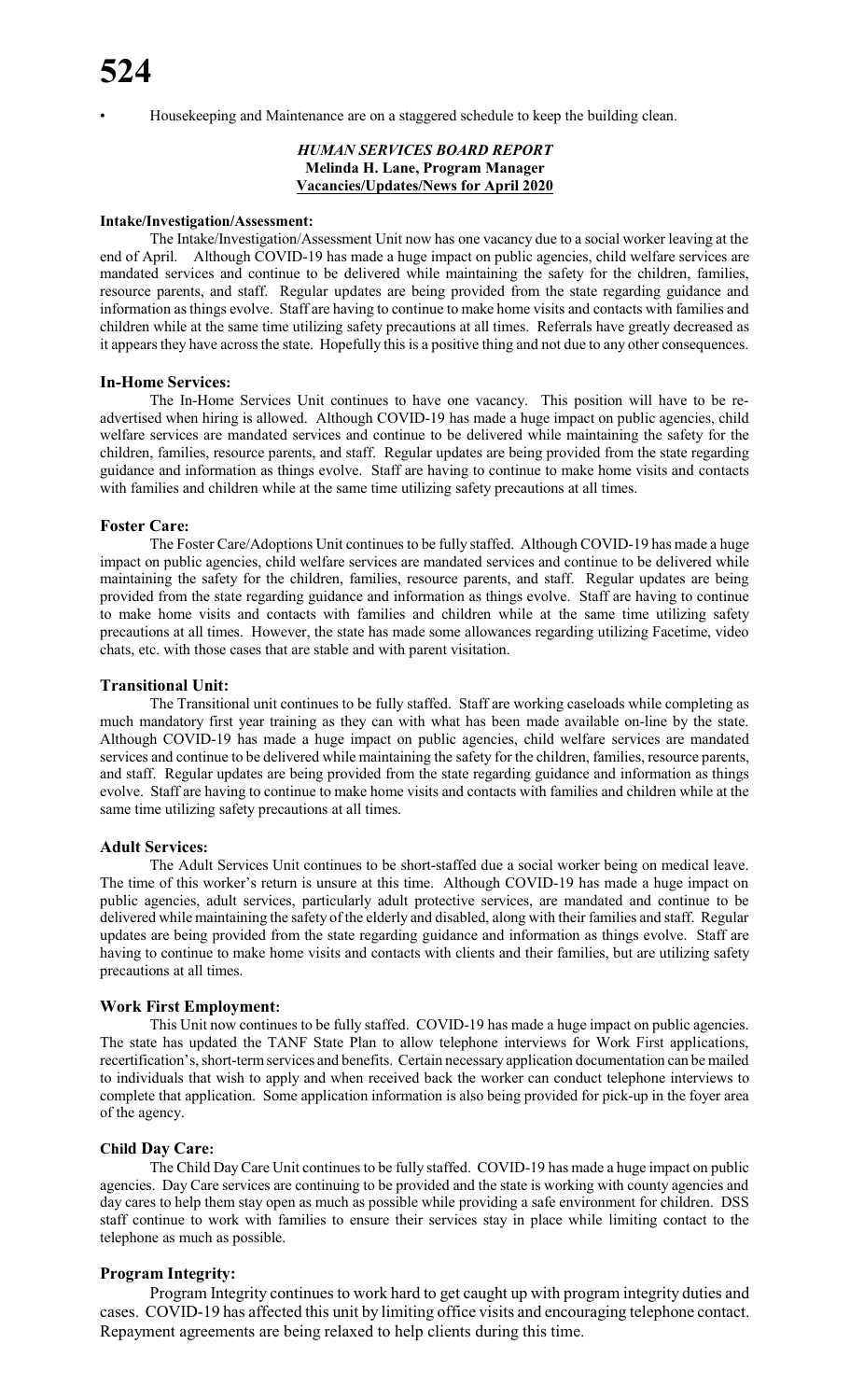Although electric companies have relaxed disconnections and the Governor has now ordered that public utilities not be disconnected, we continue to assist families, when they are eligible, with their cooling needs when they have received a late notice. This will help prevent many families from getting into a situation that is worse over time as charges accumulate. We are providing applications and information for pick-up in the foyer area of the agency and conducting telephone interviews to help determine eligibility.

The state has recently notified counties that there may be some additional funding for Low Income Energy Assistance Program clients due to money still being available in some counties. The state is looking at how this will be distributed and processed.

Commissioner Prevatte made a motion to accept the Social Services Monthly Administrative Update, seconded by Commissioner McDowell. The motion unanimously passed. A roll-call vote was taken with a seven (7) to zero (0) vote in favor.

#### **Agenda Item #5: HUMAN RESOURCES - AMEND POLICY #710, TRAVEL and TRAINING:**

Virginia Taylor, Human Resources Director, requested Board approval to amend Policy #710, to include County Manager have the authority to change any parts of this policy when deemed necessary, of the Columbus County Personnel Manual. The existing SCOPE reads as follows:

**SCOPE:** This policy includes procedures for determining the circumstances under which employees may incur travel and training expenses, the type and class or transportation to be used, travel rules to follow and procedures for obtaining advances and reimbursements.

#### **Amendment Policy #710 Travel and Training**

**SCOPE:** This policy includes procedures for determining the circumstances under which employees **and Commissioners** may incur travel and training expenses, the type and class or transportation to be used, travel rules to follow and procedures for obtaining advances and reimbursements. **The County Manager have the authority to change any parts of this policy when deemed necessary.**

Commissioner Bullard made a motion to approve the Amendment to Policy #710 Travel and Training, seconded byCommissioner McDowell. The motion unanimously passed. A roll-call vote was taken with a seven  $(7)$  to zero  $(0)$  vote in favor.

#### **Agenda Item #6: ADMINISTRATION - GRANT PROJECT ORDINANCE - HMGP FLORENCE 4393 EXPEDITED ACQUISITIONS:**

Mike Stephens, County Manager, requested Board approval and adoption of the following GrantProject Ordinance, Columbus CountyHMGP Hurricane Florence Expedited 4393 Acquisition Program.

#### **GRANT PROJECT ORDINANCE COLUMBUS COUNTY HMGP HURRICANE FLORENCE EXPEDITED 4393 ACQUISITION PROGRAM**

Be it ordained by the Columbus County Board of Commissioners that, pursuant to Section 13.2 OF Chapter 159, of the General Statutes of North Carolina, the following grant project ordinance is hereby adopted:

Section 1. The project authorized is the Columbus County Hurricane Florence Expedited Hazard Mitigation Grant Program (HMGP Florence 4393 Expedited Acquisitions).

Section 2. The project manager is hereby directed to proceed with the grant project within the terms of the grant documents, the rules and regulations of the funding agencies and the budget contained herein.

Section 3. The following revenues are anticipated to be available to complete this project: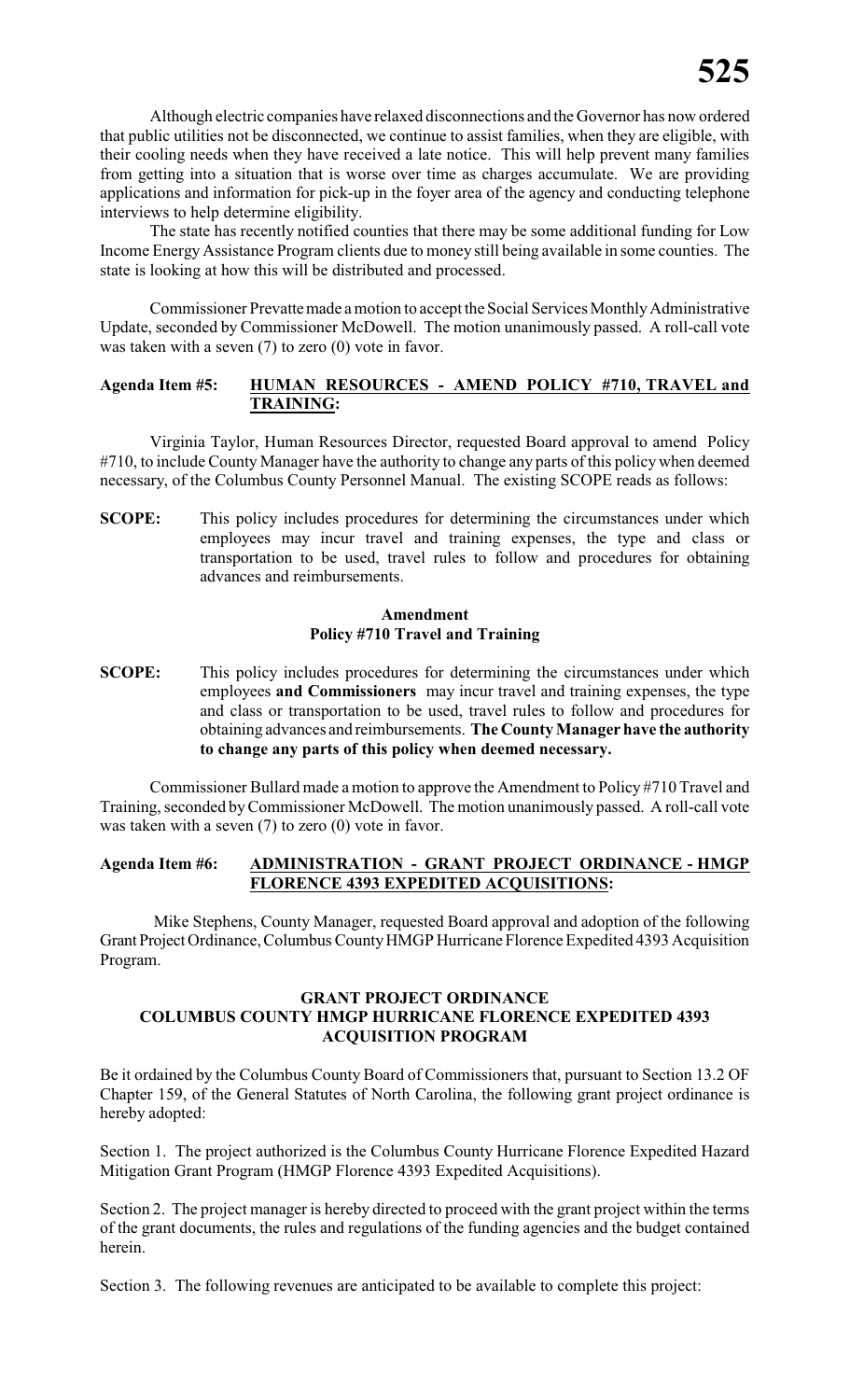| <b>ACCOUNT NUMBERS</b> | <b>TITLE</b>            | <b>AMOUNT</b> |
|------------------------|-------------------------|---------------|
| 16-3316-430068         | <b>HMGP Grant Funds</b> | \$1,172,808   |
| 16-3316-430069         | FEMA PA                 | \$211,688     |
| <b>TOTAL REVENUES:</b> |                         | \$1,384,496   |

Section 4. The following amounts are appropriated for the project:

| <b>ACCOUNT NUMBERS</b>     | TITLE                           | <b>AMOUNT</b> |
|----------------------------|---------------------------------|---------------|
| 16-4152-598026             | <b>Adjusted Property Values</b> | \$1,052,760   |
| 16-4152-519903             | Appraisals                      | \$12,000      |
| 16-4152-519010             | Third Appraisals                | \$12,000      |
| 16-4152-440195             | Legal/Closing Costs             | \$18,000      |
| 16-4152-440198             | Recording Fees                  | \$600         |
| 16-4152-512711             | Title Work                      | \$7,200       |
| 16-4152-512902             | Pre-Mitigation Surveys          | \$14,400      |
| 16-4152-529907             | Project Management              | \$55,848      |
| 16-4152-519066             | Demolition                      | \$211,688     |
| <b>TOTAL EXPENDITURES:</b> |                                 | \$1,384,496   |

Section 5. Copies of this grant project ordinance shall be made available to the project manager, budget officer and the finance officer for direction in carrying out this project.

Adopted this 18th day of May, 2020.

## **COLUMBUS COUNTY BOARD OF COMMISSIONERS** /s/ **P. EDWIN RUSS, Chairman**

#### **Attested By:** /s/ **JUNE B. HALL Clerk to the Board**

Commissioner McDowell made a motion to approve and adopt the Grant Project Ordinance, Columbus County HMGP Hurricane Florence Expedited 4393 Acquisition Program, seconded by Commissioner Byrd. The motion unanimously passed. A roll-call vote was taken with a seven (7) to zero (0) vote in favor.

## **Agenda Item #7: PARKS and RECREATION - UPDATED and CONDENSED FACILITY RENTAL AGREEMENTS and REQUIREMENTS:**

Julie M. Strickland, Parks and Recreation Director, requested Board approval of the updated and condensed Facility Rental Agreements and Requirements of the Columbus County Parks and Recreation Information Packet.

Commissioner Prevatte made a motion to approve the updated and condensed Facility Rental Agreements and Requirements for the Columbus County Parks and Recreation, seconded by Commissioner McDowell. The motion unanimously passed. A roll-call vote was taken with a seven (7) to zero (0) vote in favor. A copy of this information will be recorded in the Clerk to the Board's Office, in Minute Book Attachments, Book Number 6, and in the Parks and Recreation Office, for review.

## **Agenda Item #8: BUDGET - PROPOSED COLUMBUS COUNTY FY 2020-2021 OPERATING BUDGET:**

Mike Stephens, County Manager, requested the establishment of a Public Hearing date for June 01, 2020, at 7:00 P.M., for the Proposed Columbus County FY 2020-2021 Operating Budget.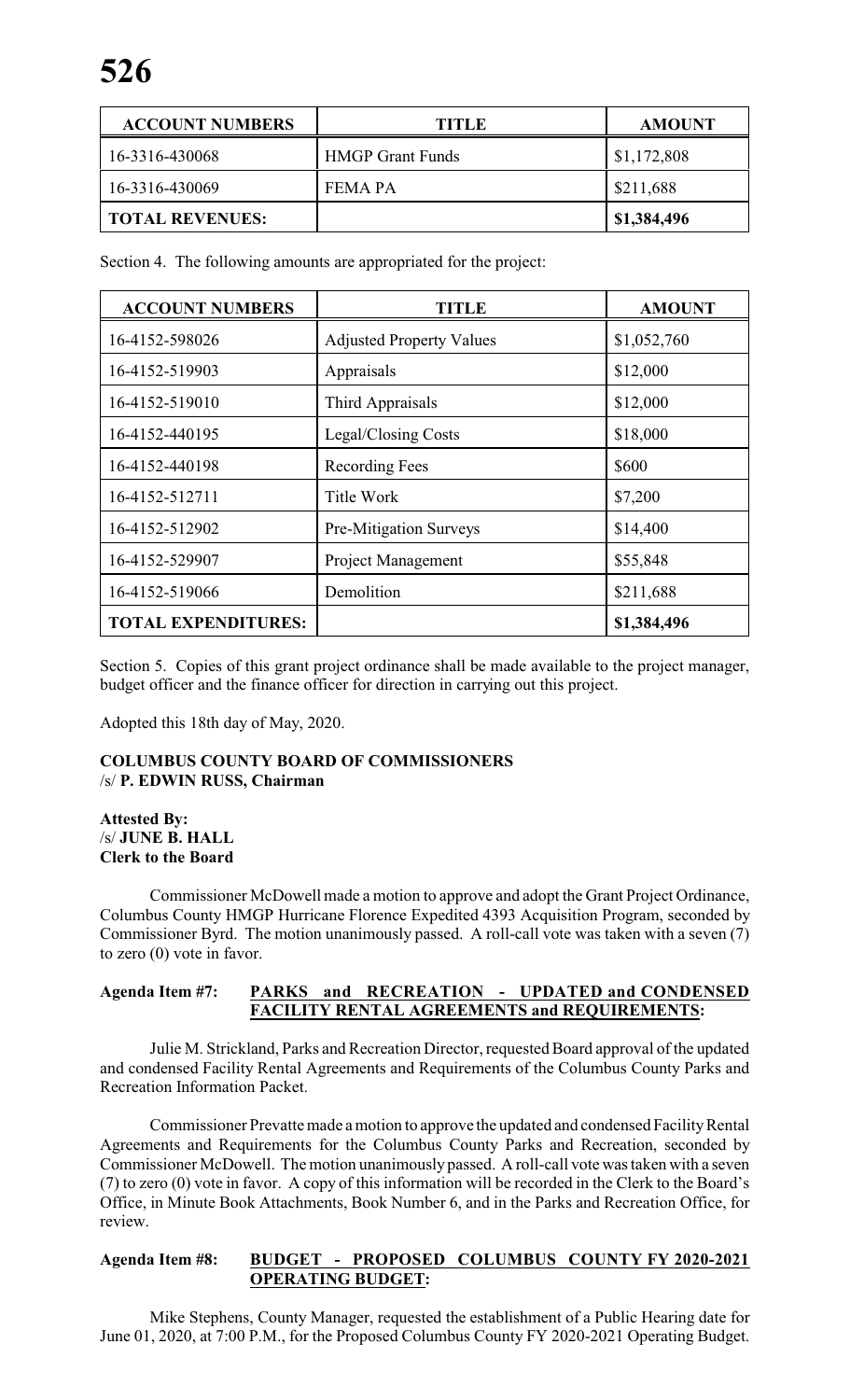Commissioner McDowell made a motion to establish June 01, 2020, at 7:00 P.M., as the date and time for a Public Hearing on the Proposed Columbus County FY 2020-2021 Operating Budget, seconded by Commissioner Prevatte. The motion unanimously passed. A roll-call vote was taken with a seven (7) to zero (0) vote in favor.

#### **Agenda Item #9: PROCLAMATION - NATIONAL EMS WEEK:**

Mike Stephens, County Manager, requested Board approval and adoption of the following 46th Annual National EMS Week Proclamation, May 17-23, 2020.

#### **46TH ANNUAL NATIONAL EMS WEEK PROCLAMATION MAY 17-23, 2020**

**WHEREAS,** in 1974, President Gerald Ford authorized **EMS Week** to celebrate EMS practitioners and the important work they do in our nation's communities; **and**

**WHEREAS,** EMS practitioners work to ensure safe practices are performed in safeguarding the health, safety and well-being of their communities; **and**

**WHEREAS, EMS Week** brings together local communities and medical personnel to honor the dedication of those who provide the day-to-day lifesaving services of medicine's "front line"; **and**

**WHEREAS, EMS Week** is the perfect time to recognize EMS and all that its practitioners do for our county, state and nation.

**NOW, THEREFORE, BE IT PROCLAIMED,** we, the Columbus County Board of Commissioners, do proclaim May 17-23, 2020 as **NATIONAL EMS WEEK** and encourage all of our citizens to recognize EMS and all that its practitioners do for our county and our citizens.

APPROVED and ADOPTED this the 18<sup>th</sup> day of May, 2020.

| /s/ P. EDWIN RUSS, Chairman                            | /s/JEROME McMILLIAN, Vice Chairman           |
|--------------------------------------------------------|----------------------------------------------|
| <b>S JAMES E. PREVATTE</b>                             | <b>S GILES E. BYRD</b>                       |
| /s/ TRENT BURROUGHS                                    | <b><i>Is/I RICKY BULLARD</i></b>             |
| /s/ CHARLES T. McDOWELL                                | <b>ATTESTED BY:</b>                          |
|                                                        | /s/ <i>JUNE B. HALL</i> , Clerk to the Board |
| $\mu$ interest in the components $\alpha$ and $\alpha$ |                                              |

/s/ *MICHAEL H. STEPHENS***, County Manager /s/** *AMANDA B. PRINCE***, County Attorney**

Commissioner Byrd made a motion to approve and adopt the 46<sup>th</sup> Annual National EMS Week Proclamation, May 17-23, 2020, seconded by Commissioner Bullard. The motion unanimously passed. A roll-call vote was taken with a seven (7) to zero (0) vote in favor.

# **Agenda Item #10: PUBLIC INPUT (by telephone, e-mail or letter):**

Chairman Russ opened the floor for Public Input by telephone, e-mail or letter. No Public Input was received either orally or written.

#### **Agenda Item #11: CONSENT AGENDA ITEMS:**

Commissioner Byrd made a motion to approve the following Consent Agenda Items, seconded by Vice Chairman McMillian. The motion unanimously passed. A roll-call vote was taken with a seven  $(7)$  to zero  $(0)$  vote in favor.

#### A. **Budget Amendments:**

| <b>TYPE</b>                           | <b>ACCOUNT</b> | <b>DETAILS</b>                 | <b>AMOUNT</b> |
|---------------------------------------|----------------|--------------------------------|---------------|
| 10-5302-519945<br><b>Expenditures</b> |                | <b>LIEAP</b> Expenditures      | 11,651.28     |
| 10-3530-432515<br>Revenues            |                | <b>LIEAP</b> Expenditures      | 11,651.28     |
| <b>Expenditures</b>                   | 10-9950-512600 | Salaries and Wages - Part Time | (55,000)      |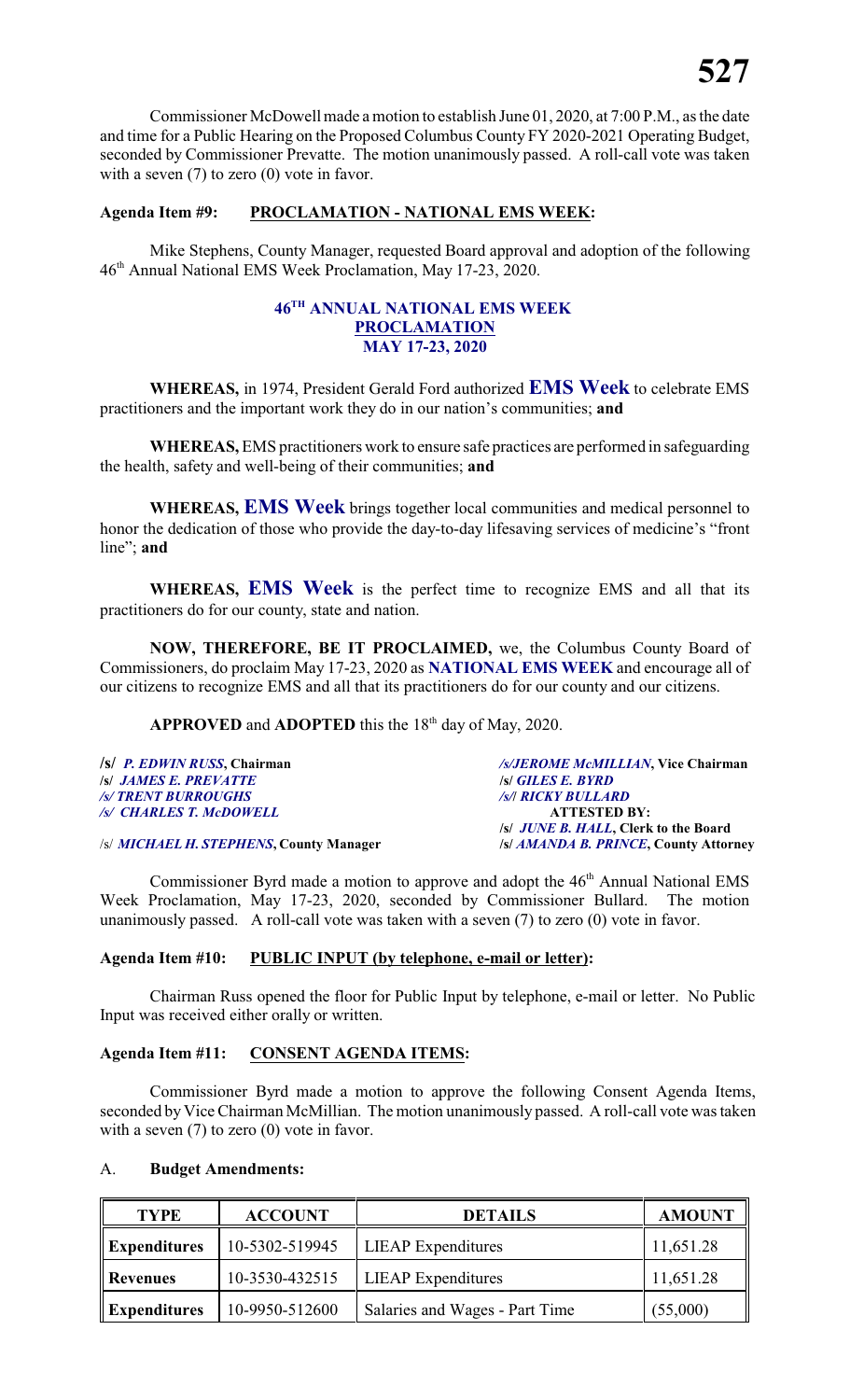| <b>TYPE</b>                                      | <b>ACCOUNT</b>                                              | <b>DETAILS</b>                                                                                                |                  | <b>AMOUNT</b> |                          |
|--------------------------------------------------|-------------------------------------------------------------|---------------------------------------------------------------------------------------------------------------|------------------|---------------|--------------------------|
|                                                  | 10-9950-519001                                              | <b>Contracted Services</b>                                                                                    |                  | \$50,000      |                          |
| <b>Revenues</b>                                  | 10-3580-489001                                              | <b>CAP Case Management</b>                                                                                    |                  | (\$105,000)   |                          |
| B.                                               | <b>Tax Refunds and Releases:</b>                            |                                                                                                               |                  |               |                          |
| Proeprty Value                                   |                                                             |                                                                                                               |                  | Amount:       | \$47.26                  |
| Nobles, Gary Belton                              |                                                             | <b>PROPERTY: 00000</b>                                                                                        | Total:           |               | \$53.13                  |
| Value: \$0.00                                    | 18-19<br>Year:                                              | 12-00751<br>Account:<br>Release value. Sold vehicles 2 years ago. Release Evergreen Fire(4.69) release        | Bill#:           | 99999         |                          |
| Columbus Rescue(1.18)                            |                                                             |                                                                                                               |                  |               |                          |
| <b>Property Value</b>                            |                                                             |                                                                                                               |                  | Amount:       | \$697.36                 |
| Brown, Jennie                                    |                                                             | <b>PROPERTY: 23657</b>                                                                                        | Total:           |               | \$977.88                 |
| Value: \$31,700.00                               | $10-18$<br>Year:                                            | 13-04480<br>Account:                                                                                          | $Bill#$ :        | 99999         |                          |
| Release Columbus Rescue(16.52)                   |                                                             | Release entire value. Home burned several years ago. Sold at tax sale for legal fees.                         |                  |               |                          |
| Property Value                                   |                                                             |                                                                                                               |                  | Amount:       | \$598.92                 |
| Burney, G O & Grace                              |                                                             | <b>PROPERTY: 26309</b>                                                                                        | Total:           |               | \$617.52                 |
| Value: \$18,600.00                               | Year:<br>$16-19$                                            | Account:<br>14-02660                                                                                          | $Bill#$ :        | 99999         |                          |
|                                                  |                                                             | Release portion of value in deferred that was double billed. Release Welches                                  |                  |               |                          |
|                                                  | Creek(14.88) release Whiteville Rescue(3.72)                |                                                                                                               |                  |               |                          |
| Property Value                                   |                                                             |                                                                                                               |                  | Amount:       | \$37,630.72              |
| Carolina Telephone<br>Value: \$133,549.00        | Year:<br>2019                                               | <b>PROPERTY: 00000</b><br>90-00300<br>Account:                                                                | Total:<br>Bill#: | 49266         | \$37,962.27              |
|                                                  |                                                             | Release total value. Dbilled. Release Brunswick Fire(198.00) release Cerro Gordo                              |                  |               |                          |
| Fire $(133.55)$                                  |                                                             |                                                                                                               |                  |               |                          |
| Property Value                                   |                                                             |                                                                                                               |                  | Amount:       | \$924.16                 |
| Carter, Oscar C ETAL                             |                                                             | <b>PROPERTY: 23803</b>                                                                                        | Total:           |               | \$1,211.00               |
| Value: \$9,400.00                                | Year:<br>$10-19$                                            | 13-07465<br>Account:                                                                                          |                  | Bill#: 99999  |                          |
|                                                  |                                                             | Release entire value. Home unliveable. Sold at tax sale for legal fees. Release Columbus                      |                  |               |                          |
| Rescue(22.84)<br><b>Property Value</b>           |                                                             |                                                                                                               |                  | Amount:       | \$487.51                 |
| Cartrette, Kevin                                 |                                                             | <b>PROPERTY: 00000</b>                                                                                        | Total:           |               | \$2,710.32               |
| Value: \$7,760.00                                | $10-19$<br>Year:                                            | 09-02231<br>Account:                                                                                          | Bill#:           | 99999         |                          |
|                                                  | Release 10 years billed in error. Rebilled to Act#09-02408. |                                                                                                               |                  |               |                          |
| <b>Property Value</b>                            |                                                             |                                                                                                               |                  | Amount:       | \$44.52                  |
| Faulk, William Christopher                       |                                                             | <b>PROPERTY: 00000</b>                                                                                        | Total:           |               | \$50.07                  |
| Value: \$2,305.00                                | Year:<br>$17-19$                                            | Account:<br>07-00755                                                                                          | $Bill#$ :        | 99999         |                          |
|                                                  |                                                             | Release value for 3 years. Doesn't have a motor. Release Nakina Fire(4.44) release                            |                  |               |                          |
| Columbus Rescue(1.11)                            |                                                             |                                                                                                               |                  |               |                          |
| Property Value<br>Fields, Keith                  |                                                             | <b>PROPERTY: 100181</b>                                                                                       | Total:           | Amount:       | \$1,704.99<br>\$2,321.04 |
| Value: \$70,600.00                               | 17-19<br>Year:                                              | Account:<br>12-00727                                                                                          | $Bill#$ :        | 99999         |                          |
|                                                  |                                                             | Release entire value. Overbilled and dboule listed Act#12-02146 Prop#96455 Release                            |                  |               |                          |
|                                                  | Evergreen Fire(169.45) release Columbus Rescue(43.60)       |                                                                                                               |                  |               |                          |
| <b>Property Value</b>                            |                                                             |                                                                                                               |                  | Amount:       | \$271.69                 |
| Hinson, James Frederick                          |                                                             | PROPERTY: 4020                                                                                                | Total:           |               | \$278.44                 |
| Value: \$69,600.00                               | 2019<br>Year:                                               | 01-04555<br>Account:<br>Release value. Should have been in the exemption program for 2019. Release Whiteville |                  | Bill#: 5532   |                          |
| Rescue(6.75)                                     |                                                             |                                                                                                               |                  |               |                          |
| Property Value                                   |                                                             |                                                                                                               |                  | Amount:       | \$663.32                 |
| Long, Ernest Ray & Phyllis                       |                                                             | PROPERTY: 9931                                                                                                | Total:           |               | \$683.92                 |
| Value: \$20,600.00                               | $16-19$<br>Year:                                            | Account:<br>05-04047                                                                                          | $Bill#$ :        | 99999         |                          |
|                                                  |                                                             | Release total deffered. Attorney Walter Palmer did not complete affidavit to continue                         |                  |               |                          |
|                                                  |                                                             | in land use. Release Welches Creek(16.48) release Columbus Rescue(4.12)                                       |                  |               |                          |
| <b>Property Value</b>                            |                                                             |                                                                                                               | Total:           | Amount:       | \$328.44<br>\$338.64     |
| Long, Ernest Ray & Phyllis<br>Value: \$10,200.00 | $16-19$<br>Year:                                            | PROPERTY: 9937<br>Account:<br>05-04047                                                                        | $Bill#$ :        | 99999         |                          |
|                                                  |                                                             | Release total deffered. Attorney Walter Palmer did not complete affidavit to continue                         |                  |               |                          |
|                                                  |                                                             | in land use. Release Welches Creek(8.16) release Columbus Rescue(2.04                                         |                  |               |                          |
| Property Value                                   |                                                             |                                                                                                               |                  | Amount:       | \$996.59                 |
| Reeves, Christopher Lee                          |                                                             | PROPERTY: 83077                                                                                               | Total:           |               | \$1,373.01               |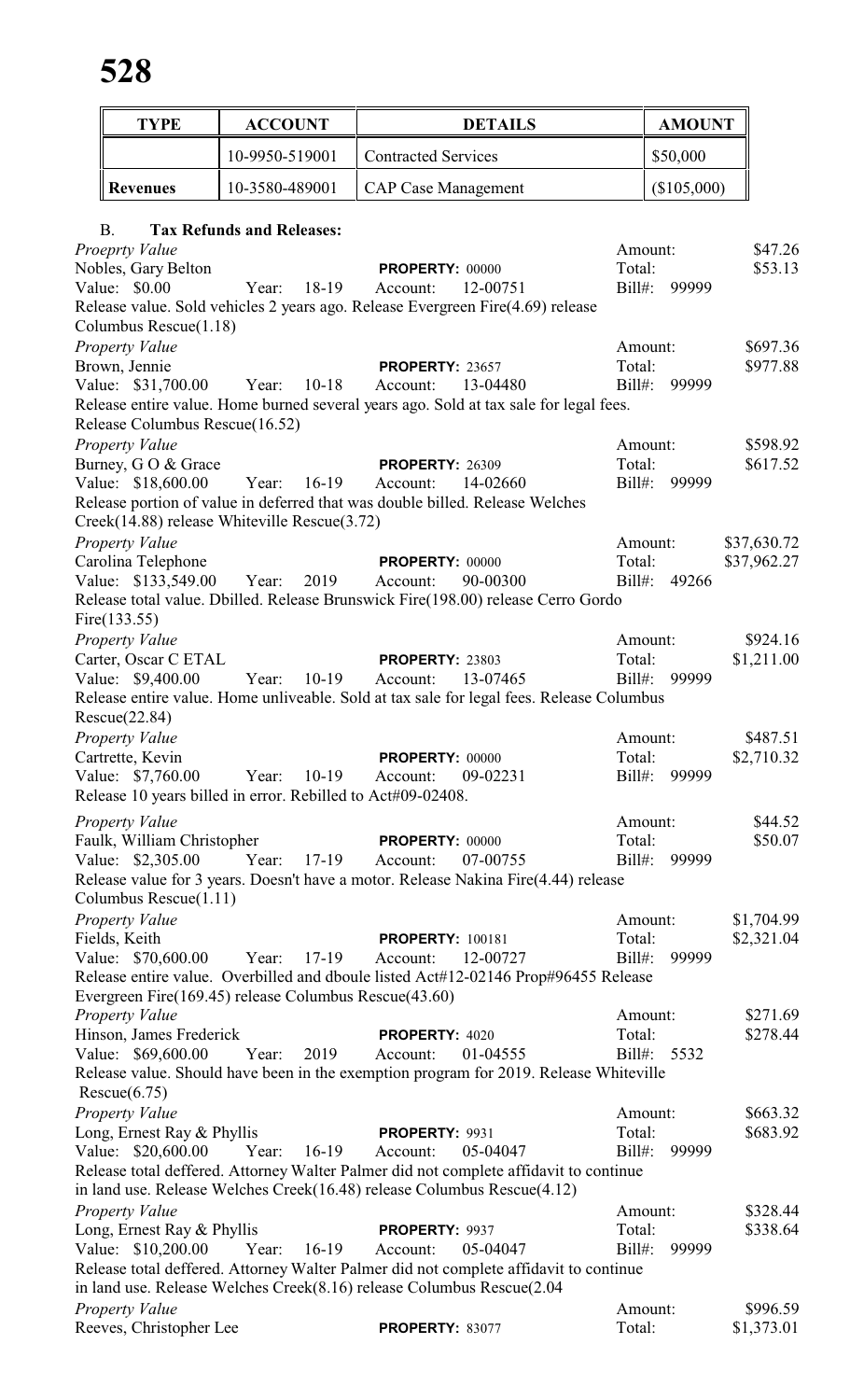| Value: \$123,800.00 Year: 18-19<br>15-01822<br>$Bill#$ :<br>Account:                                                       | 99999              |
|----------------------------------------------------------------------------------------------------------------------------|--------------------|
| Release entire value due to overpayment of D/W. Release Acme Delco(148.56) release<br>Columbus Rescue(27.86)               |                    |
| <b>Property Value</b><br>Amount:                                                                                           | \$446.61           |
| Singletary, Maudie L ETAL<br>Total:<br><b>PROPERTY: 24728</b>                                                              | \$812.45           |
| Value: \$26,400.00<br>$16-18$<br>$Bill#$ :<br>Year:<br>13-22760<br>99999<br>Account:                                       |                    |
| Release value. Sold at tax sale for legal fees. Release Columbus Rescue(15.84)                                             |                    |
| Refunds<br>Amount:                                                                                                         | \$283.47           |
| Whiteville Eye Associates PA<br>Total:<br><b>PROPERTY: 00000</b>                                                           | \$477.14           |
| Value: \$35,214.00<br>2019<br>33674<br>Year:<br>02-00720<br>$Bill#$ :<br>Account:                                          |                    |
| Refund portion of value. Amended Listing for 2019. Refund Whiteville<br>Rescue(7.04) refund Whiteville City(186.63)        |                    |
| User Fee<br>Amount:                                                                                                        | \$0.00             |
| Bellamy, Geneva(Heirs)<br>Total:<br><b>PROPERTY: 23510</b>                                                                 | \$200.00           |
| Value: \$0.00<br>2019<br>Bill#: 86470<br>Year:<br>13-01800<br>Account:                                                     |                    |
| Release user fee.                                                                                                          |                    |
| User Fee<br>Amount:                                                                                                        | \$0.00             |
| Blackwell, Janice Louise<br>Total:<br><b>PROPERTY: 29861</b>                                                               | \$200.00           |
| Value: \$0.00<br>2019<br>Bill#: 87351<br>Year:<br>16-00840<br>Account:                                                     |                    |
| Release user fee. Dbilled.                                                                                                 |                    |
| User Fee<br>Amount:                                                                                                        | \$0.00             |
| Brown, Adrianna<br>Total:<br><b>PROPERTY: 75935</b>                                                                        | \$200.00           |
| 15-01011<br>Bill#: 88655<br>Value: $$0.00$<br>2019<br>Account:<br>Year:                                                    |                    |
| Release user fee. Home burned 2016.<br>User Fee<br>Amount:                                                                 | \$0.00             |
| Brown, Lucille<br>Total:<br><b>PROPERTY: 00000</b>                                                                         | \$200.00           |
| Value: $$0.00$<br>2019<br>12-03790<br>$Bill#$ :<br>Year:<br>Account:                                                       | 89025              |
| Release user fee. Unliveable                                                                                               |                    |
| User Fee<br>Amount:                                                                                                        | \$0.00             |
| Campbell, Nathaniel & Melissa B<br>Total:<br>PROPERTY: 87740                                                               | \$200.00           |
| Value: \$0.00<br>2019<br>05-00716<br>$Bill#$ :<br>Year:<br>Account:                                                        | 90825              |
| Release user fees. Home burned 2018.                                                                                       |                    |
| User Fee<br>Amount:                                                                                                        | \$0.00             |
| Clewis, Gary Lewis & Lavonda<br>Total:<br>PROPERTY: 8012                                                                   | \$200.00           |
| Value: \$0.00<br>2019<br>Year:<br>03-03200<br>Bill#: 92371<br>Account:                                                     |                    |
| Release user fee. Vacant land                                                                                              |                    |
| User Fee<br>Amount:                                                                                                        | \$0.00             |
| Daniels, Betty(Heirs)<br>Total:<br><b>PROPERTY: 15667</b>                                                                  | \$403.00           |
| Value: \$0.00<br>Year:<br>17/19<br>09-06537<br>$Bi11#$ :<br>Account:<br>Release user fee. House abandoned and condemned.   | 99999              |
|                                                                                                                            |                    |
| User Fee<br>Amount:<br>Total:                                                                                              | \$0.00<br>\$800.00 |
| Davis, Charles Wayne II<br>PROPERTY: 5268<br>Value: \$0.00<br>2019<br>01-08103<br>Bill#: 94521<br>Year:<br>Account:        |                    |
| Release user fee. 4 homes unliveable.                                                                                      |                    |
| User Fee<br>Amount:                                                                                                        | \$0.00             |
| Davis, Jarry B Sr & Sandy<br>Total:<br><b>PROPERTY: 77140</b>                                                              | \$113.00           |
| Value: \$0.00<br>Year:<br>2019<br>10-02229<br>Bill#: 94605<br>Account:                                                     |                    |
| Release user fee. Unliveable                                                                                               |                    |
| User Fee<br>Amount:                                                                                                        | \$0.00             |
| Floyd, William Page<br>Total:<br><b>PROPERTY: 17658</b>                                                                    | \$200.00           |
| Value: $$0.00$<br>2019<br>Year:<br>10-05658<br>Bill#: 98317<br>Account:                                                    |                    |
| Release user fee.                                                                                                          |                    |
| User Fee<br>Amount:                                                                                                        | \$0.00             |
| Fowler, Charlie Philip & Dorothy<br>Total:<br>PROPERTY: 80223                                                              | \$200.00           |
| Value: \$0.00<br>Year:<br>2019<br>15-14360<br>Bill#:<br>Account:                                                           | 98644              |
|                                                                                                                            |                    |
| Release user fee. Vacant                                                                                                   |                    |
| User Fee<br>Amount:                                                                                                        | \$0.00             |
| Fowler, David Jeremy<br>Total:<br>PROPERTY: 77067<br>Value: $$0.00$<br>Year:<br>18-19<br>06-10867<br>$Bill#$ :<br>Account: | \$400.00<br>99999  |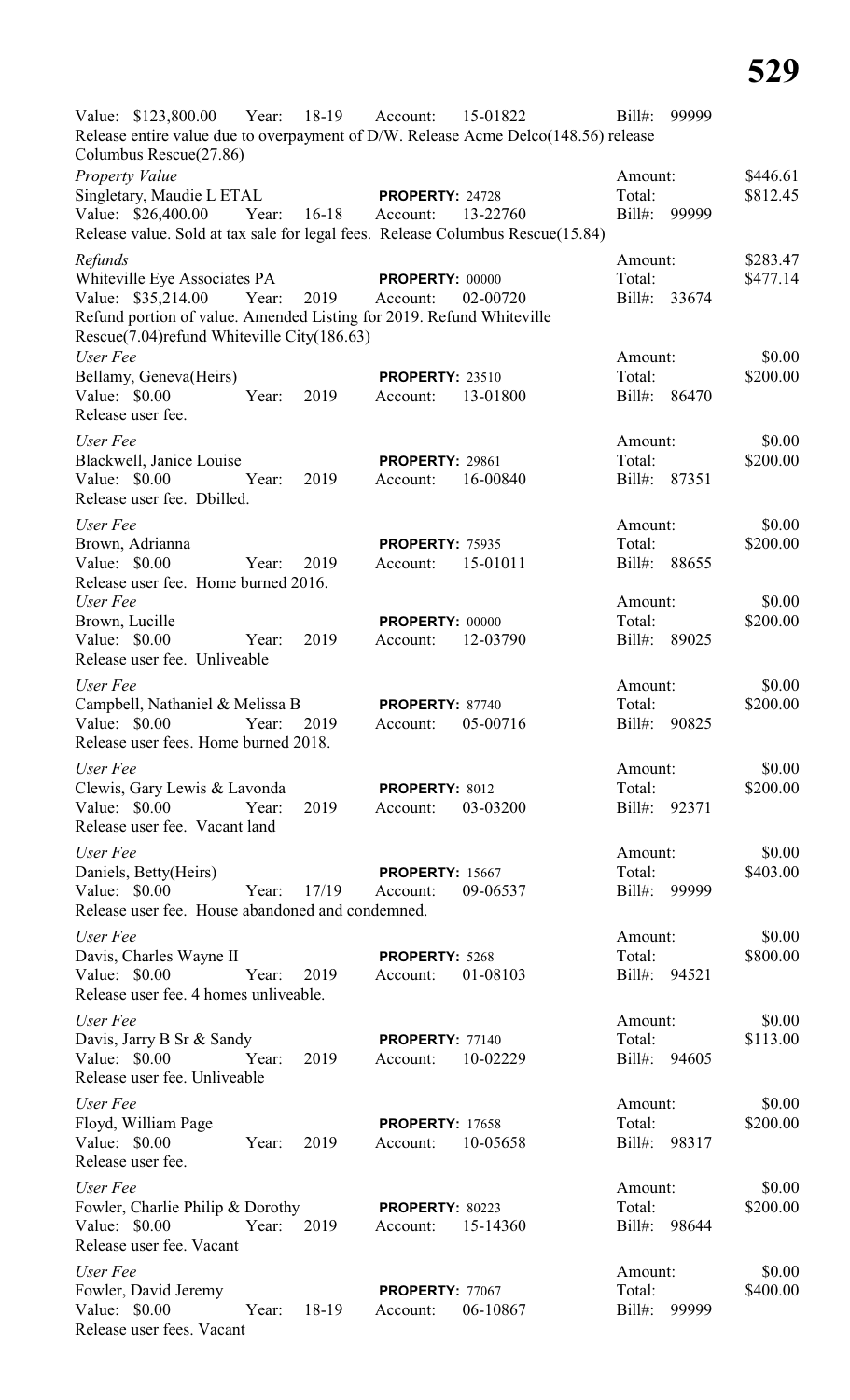# **530**

| User Fee<br><b>PROPERTY:</b>                                    |       |         | 96881                  | Total:   | Amount:\$0.00Frink, Jennie<br>\$200.00 |          |
|-----------------------------------------------------------------|-------|---------|------------------------|----------|----------------------------------------|----------|
| Value: \$0.00<br>Release user fee. Vacant                       | Year: | 2019    | Account:               | 03-03665 | Bill#: 99447                           |          |
| User Fee                                                        |       |         |                        |          | Amount:                                | \$0.00   |
| General Labor Services, LLC                                     |       |         | PROPERTY: 87402        |          | Total:                                 | \$200.00 |
| Value: \$0.00<br>Release user fee. Vacant land                  | Year: | 2019    | Account:               | 03-01343 | $Bill#$ :<br>38                        |          |
| User Fee                                                        |       |         |                        |          | Amount:                                | \$0.00   |
| Grady, Marcella S                                               |       |         | <b>PROPERTY: 85881</b> |          | Total:                                 | \$200.00 |
| Value: \$0.00<br>Release user fee.                              | Year: | 2019    | Account:               | 09-03717 | $Bill#$ :<br>1649                      |          |
| User Fee                                                        |       |         |                        |          | Amount:                                | \$0.00   |
| Graham, Cathy H                                                 |       |         | PROPERTY: 5114         |          | Total:                                 | \$400.00 |
| Value: \$0.00<br>Release user fee. Dbilled                      | Year: | 2019    | Account:               | 01-02665 | $Bill#$ :<br>1713                      |          |
| User Fee                                                        |       |         |                        |          | Amount:                                | \$0.00   |
| Graham, Mabelene                                                |       |         | <b>PROPERTY: 63147</b> |          | Total:                                 | \$200.00 |
| Value: $$0.00$<br>Release user fee. Vacant                      | Year: | 2019    | Account:               | 06-15825 | $Bill#$ :<br>1949                      |          |
| User Fee                                                        |       |         |                        |          | Amount:                                | \$0.00   |
| HI TANE Oil Company                                             |       |         | PROPERTY: 97446        |          | Total:                                 | \$811.00 |
| Value: $$0.00$<br>Release user fees. No power and bldg leaking. | Year: | $16-19$ | Account:               | 15-05337 | $Bill#$ :<br>99999                     |          |
| User Fee                                                        |       |         |                        |          | Amount:                                | \$0.00   |
| Huggins, Ricky Wayne & Jennifer                                 |       |         | PROPERTY: 81783        |          | Total:                                 | \$400.00 |
| Value: $$0.00$<br>Release user fee. Vacant                      | Year: | 2019    | Account:               | 01-44641 | $Bill#$ :<br>6453                      |          |
| User Fee                                                        |       |         |                        |          | Amount:                                | \$0.00   |
| James, Josephine                                                |       |         | <b>PROPERTY: 00000</b> |          | Total:                                 | \$400.00 |
| Value: \$0.00<br>Release user fee. Dbilled act#06-01327         | Year: | 18-19   | Account:               | 06-00561 | 99999<br>$Bill#$ :                     |          |
| User Fee                                                        |       |         |                        |          | Amount:                                | \$0.00   |
| Johnson, Seth                                                   |       |         | <b>PROPERTY: 81734</b> |          | Total:                                 | \$13.22  |
| Value: \$0.00<br>Release discount didn't register.              | Year: | 2019    | Account:               | 03-05367 | 8299<br>$Bill#$ :                      |          |
| User Fee                                                        |       |         |                        |          | Amount:                                | \$0.00   |
| Lewis, James Martin                                             |       |         | <b>PROPERTY: 00000</b> |          | Total:                                 | \$600.00 |
| Value: \$0.00<br>Release user fee. Vacant                       | Year: | 2019    | Account:               | 15-23960 | 10902<br>$Bill#$ :                     |          |
| User Fee                                                        |       |         |                        |          | Amount:                                | \$0.00   |
| Limber Dean W & Patricia                                        |       |         | <b>PROPERTY: 17501</b> |          | Total:                                 | \$113.00 |
| Value: \$0.00<br>Release user fee. Unliveable                   | Year: | 2019    | Account:               | 10-01342 | $Bill#$ :<br>11059                     |          |
| User Fee                                                        |       |         |                        |          | Amount:                                | \$0.00   |
| Little Earl Douglas & cynthia                                   |       |         | <b>PROPERTY: 26760</b> |          | Total:                                 | \$200.00 |
| Value: $$0.00$<br>Release user fee. Vacant                      | Year: | 2019    | Account:               | 14-09360 | $Bill#$ :<br>11109                     |          |
| User Fee                                                        |       |         |                        |          | Amount:                                | \$0.00   |
| MCDuffie, Gloria Ann                                            |       |         | PROPERTY: 23462        |          | Total:                                 | \$392.53 |
| Value: \$0.00<br>Release user fees.                             | Year: | 18-19   | Account:               | 13-25577 | Bill#:<br>99999                        |          |
| User Fee                                                        |       |         |                        |          | Amount:                                | \$0.00   |
| McPherson, Willie Paul                                          |       |         | <b>PROPERTY: 87540</b> |          | Total:                                 | \$200.00 |
| Value: \$0.00<br>Release user fee. Uses a commercial hauler.    | Year: | 2019    | Account:               | 02-00619 | $Bill#$ :<br>14557                     |          |
| User Fee                                                        |       |         |                        |          | Amount:                                | \$0.00   |
| Moore, John Mark                                                |       |         | <b>PROPERTY: 63166</b> |          | Total:                                 | \$200.00 |
| Value: \$0.00                                                   | Year: | 2019    | Account:               | 12-19175 | $Bill#$ :<br>15896                     |          |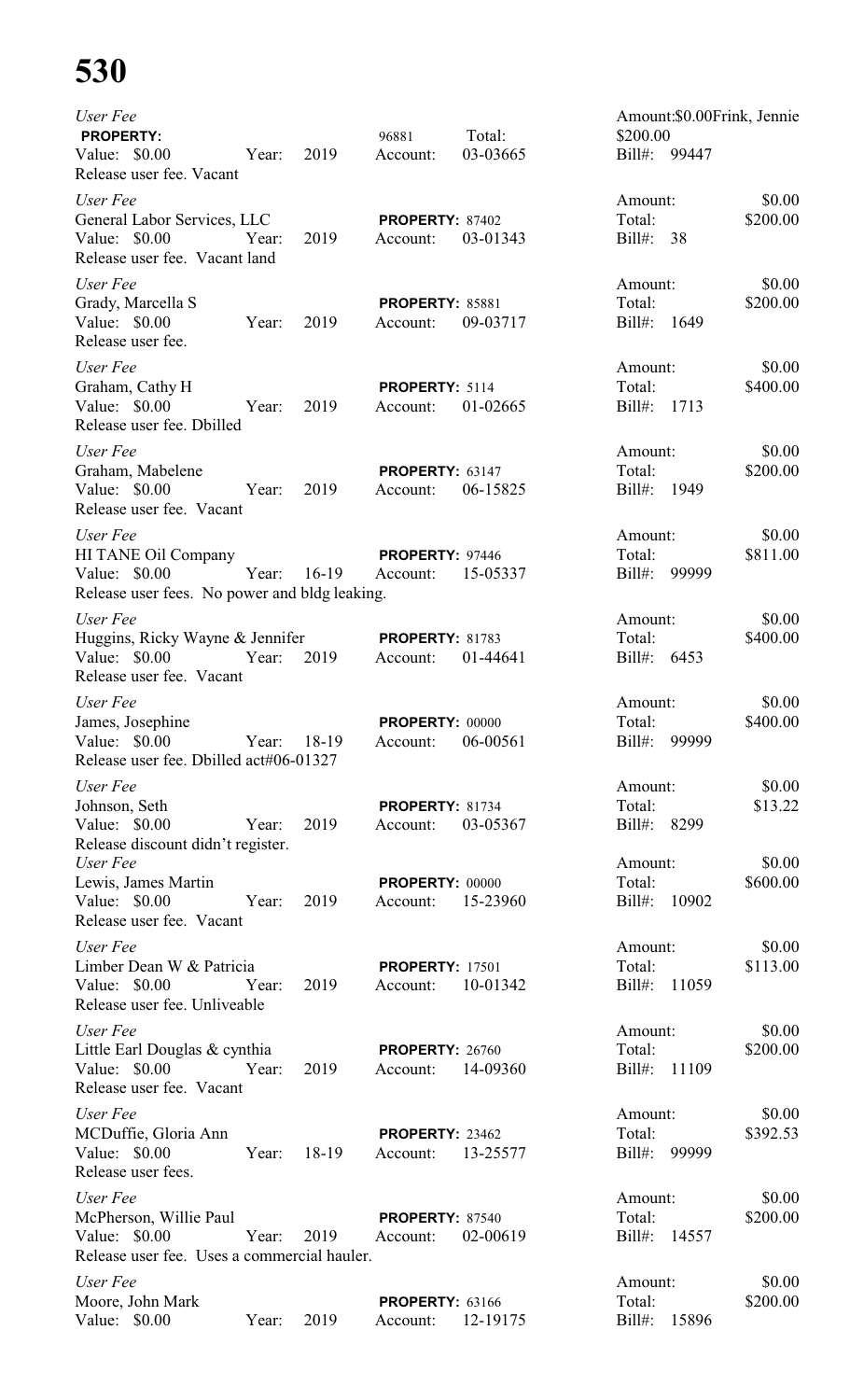Release user fee. Dbilled.

| User Fee                                     |       |      |                             |          | Amount:           |       | \$0.00             |
|----------------------------------------------|-------|------|-----------------------------|----------|-------------------|-------|--------------------|
| Mt Pleasant AME Zion Church                  |       |      | <b>PROPERTY: 00000</b>      |          | Total:            |       | \$200.00           |
| Value: \$0.00                                | Year: | 2019 | Account:                    | 15-50250 | Bill#: 16227      |       |                    |
| Release user fee. Dbilled                    |       |      |                             |          |                   |       |                    |
| User Fee                                     |       |      |                             |          | Amount:           |       | \$0.00             |
| Nealey, Christie B                           |       |      | <b>PROPERTY: 14683</b>      |          | Total:            |       | \$200.00           |
| Value: \$0.00                                | Year: | 2019 | Account:                    | 08-00234 | Bill#: 16782      |       |                    |
| Release user fee. Vacant land                |       |      |                             |          |                   |       |                    |
| User Fee                                     |       |      |                             |          | Amount:           |       | \$0.00             |
| Norris, Charles T                            |       |      | <b>PROPERTY: 90898</b>      |          | Total:            |       | \$200.00           |
| Value: \$0.00                                | Year: | 2019 | Account:                    | 09-22520 | Bill#:            | 17406 |                    |
| Release user fee. Vacant                     |       |      |                             |          |                   |       |                    |
| User Fee                                     |       |      |                             |          | Amount:           |       | \$0.00             |
| Norton, Roy D                                |       |      | PROPERTY: 25234             |          | Total:            |       | \$200.00           |
| Value: \$0.00                                | Year: | 2019 | Account:                    | 13-31440 | $Bill#$ :         | 17712 |                    |
| Release user fee. Unliveable                 |       |      |                             |          |                   |       |                    |
| User Fee                                     |       |      |                             |          | Amount:           |       | \$0.00             |
| Powell, Robert Lee Jr                        |       |      | <b>PROPERTY: 81376</b>      |          | Total:            |       | \$200.00           |
| Value: \$0.00                                | Year: | 2019 | Account:                    | 15-30620 | Bill#:            | 19868 |                    |
| Release user fee.                            |       |      |                             |          |                   |       |                    |
| User Fee<br>Amount:                          |       |      |                             |          |                   |       | \$0.00             |
| Powers, Geraldine & Delores                  |       |      | <b>PROPERTY: 20739</b>      |          | Total:            |       | \$200.00           |
| Value: $$0.00$                               | Year: | 2019 | Account:                    | 12-22398 | Bill#: 19945      |       |                    |
| Release user fee. Billed to singlewide.      |       |      |                             |          |                   |       |                    |
| User Fee                                     |       |      |                             |          | Amount:           |       | \$0.00             |
| Pridgen, Paul H                              |       |      | <b>PROPERTY: 18123</b>      |          | Total:            |       | \$200.00           |
| Value: $$0.00$                               | Year: | 2019 | Account:                    | 10-13884 | Bill#: 20326      |       |                    |
| Release user fee. Dbilled                    |       |      |                             |          |                   |       |                    |
| User Fee<br>Amount:                          |       |      |                             |          |                   |       | \$0.00             |
| Thompson, Sabrina & Shironda                 |       |      | <b>PROPERTY: 759</b>        |          | Total:            |       | \$200.00           |
| Value: \$0.00                                | Year: | 2019 | Account:                    | 01-01697 | Bill#: 29727      |       |                    |
| Release user fee. Vacant                     |       |      |                             |          |                   |       |                    |
| User Fee                                     |       |      |                             |          | Amount:           |       | \$0.00             |
| Todd, Larry Dean                             |       |      | <b>PROPERTY: 23111</b>      |          | Total:            |       | \$200.00           |
| Value: \$0.00                                | Year: | 2019 | Account:                    | 12-00413 | Bill#:            | 30009 |                    |
| Release user fee. Billed to Singlewide.      |       |      |                             |          |                   |       |                    |
| User Fee                                     |       |      |                             |          | Amount:           |       | \$0.00             |
| Wallace, Sabrina Ellen                       |       |      | <b>PROPERTY: 00000</b>      |          | Total:            |       | \$200.00           |
| Value: $$0.00$                               | Year: | 2019 | Account:                    | 13-04310 | Bill#:            | 31471 |                    |
| Release user fee. Vacant                     |       |      |                             |          |                   |       |                    |
|                                              |       |      |                             |          |                   |       |                    |
| User Fee                                     |       |      |                             |          | Amount:<br>Total: |       | \$0.00<br>\$200.00 |
| Watts, Jessie Daniel<br>Value: $$0.00$       | Year: | 2019 | PROPERTY: 00000<br>Account: | 04-05833 | Bill#:            | 32824 |                    |
| Release user fee. Vacant                     |       |      |                             |          |                   |       |                    |
|                                              |       |      |                             |          |                   |       |                    |
| User Fee                                     |       |      |                             |          | Amount:           |       | \$0.00             |
| Wilson, Rodney Eugene Sr                     |       |      | <b>PROPERTY: 20477</b>      |          | Total:            |       | \$200.00           |
| Value: \$0.00<br>Release user fee. No power. | Year: | 2019 | Account:                    | 11-00417 | Bill#:            | 34999 |                    |
|                                              |       |      |                             |          |                   |       |                    |

# **Agenda Item #12: COMMENTS:**

Chairman Russ opened the floor for comments. The following spoke.

# B. **Board of Commissioners:**

1. **Commissioner McDowell:** stated the following: -I would like to remind everyone about the water signups for the extensions we are trying to do; -I encourage everyone to be safe this holiday weekend; **and**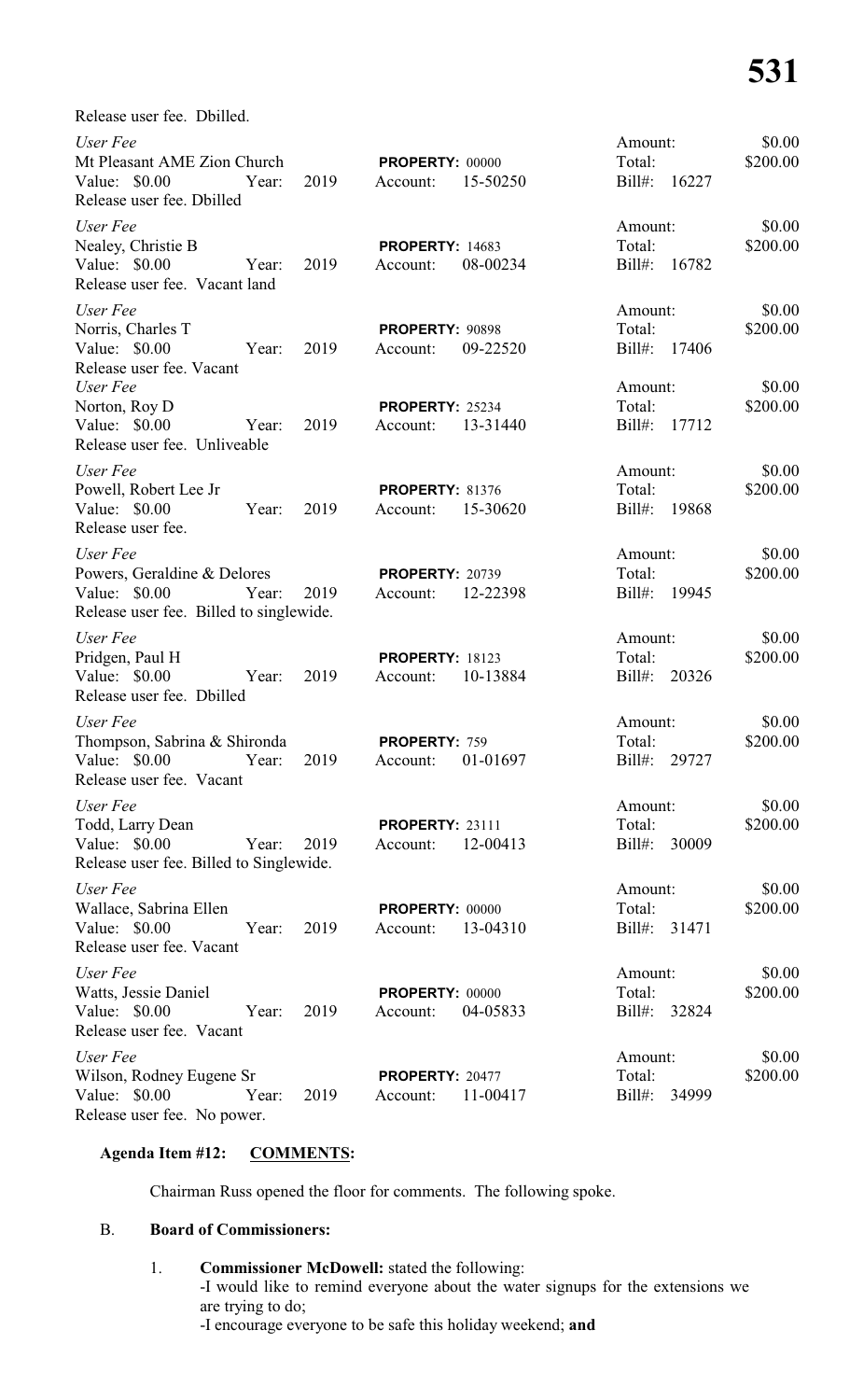-A lot of folks are testing positive for the corona virus.

- 2. **Commissioner Bullard:** stated the following: -I wish everyone a very safe and good Memorial Day; **and** -We had a very bad wreck on Macedonia Road and Highway 76 with one (1) death.
- 3. **Commissioner Burroughs:** stated the following: -I wish everyone a very safe Memorial Day weekend; -Remember our fallen heroes; **and** -Please have good practices for your health and others.

# 4. **Commissioner Byrd:** stated the following:

-I concur with what has been stated by the Board members;

-From the scenes I witnessed this past weekend, there are many people who are not practicing social distancing; **and**

-We had some meetings scheduled in Water District IV, but since this virus started, we had to cancel these meetings, but will schedule them for other times when it is safe.

# 5. **Commissioner Prevatte:** stated the following:

-No NCACC Conference in August, 2020, it has been cancelled;

-I am proud of Columbus County because there are high numbers of cases in Robeson County, Sampson County and Dublin County have more cases than we do; **and**

The Governor has lifted the right to enter church, but if we do, we need to do it cautiously.

# 6. **Vice Chairman McMillian:** stated the following:

-I want to thank our Heavenly Father for our many blessings; -Practice your social distancing; **and**

-I would like to say thank you to all of our First Responders and let you know that we appreciate all that you do.

# 7. **Chairman Russ:** stated the following:

-The Annual NCACC Conference has been cancelled this year;

-I would like to say thank you to East Columbus High School for having their graduation this past weekend at Lake Waccamaw;

-I would like to thank all the law enforcement for their help with the graduation; **and**

-Please bring your personal calendars with you at the next meeting to schedule the budget workshops.

# C. **County Manager (Michael H. Stephens):** stated the following:

- 1. With the CARES Act, the Federal Government has sent out money to all of the states, and the states are to share this money with the counties;
- 2. The counties are to share their money with the municipalities;
- 3. The amount of money we have received is \$1,153,133;
- 4. Bobbie has been working hard figuring out what each municipality will receive, and this money is based on population and census count;
- 5. The plan of the expenditures has to be sent back to the State by June 01, 2020;
- 6. These funds have to be spent by the end of December, 2020; **and**
- 7. I will need approval from the Board.

# **MOTION:**

Commissioner Prevatte made a motion to approve Michael H. Stephens, County Manager, to dispense the \$1,153,133 funds received from the Federal Government as part of the CARES Act to the municipalities, seconded by Commissioner Burroughs. The motion unanimously passed. A roll-call vote was taken with a seven (7) to zero (0) vote in favor.